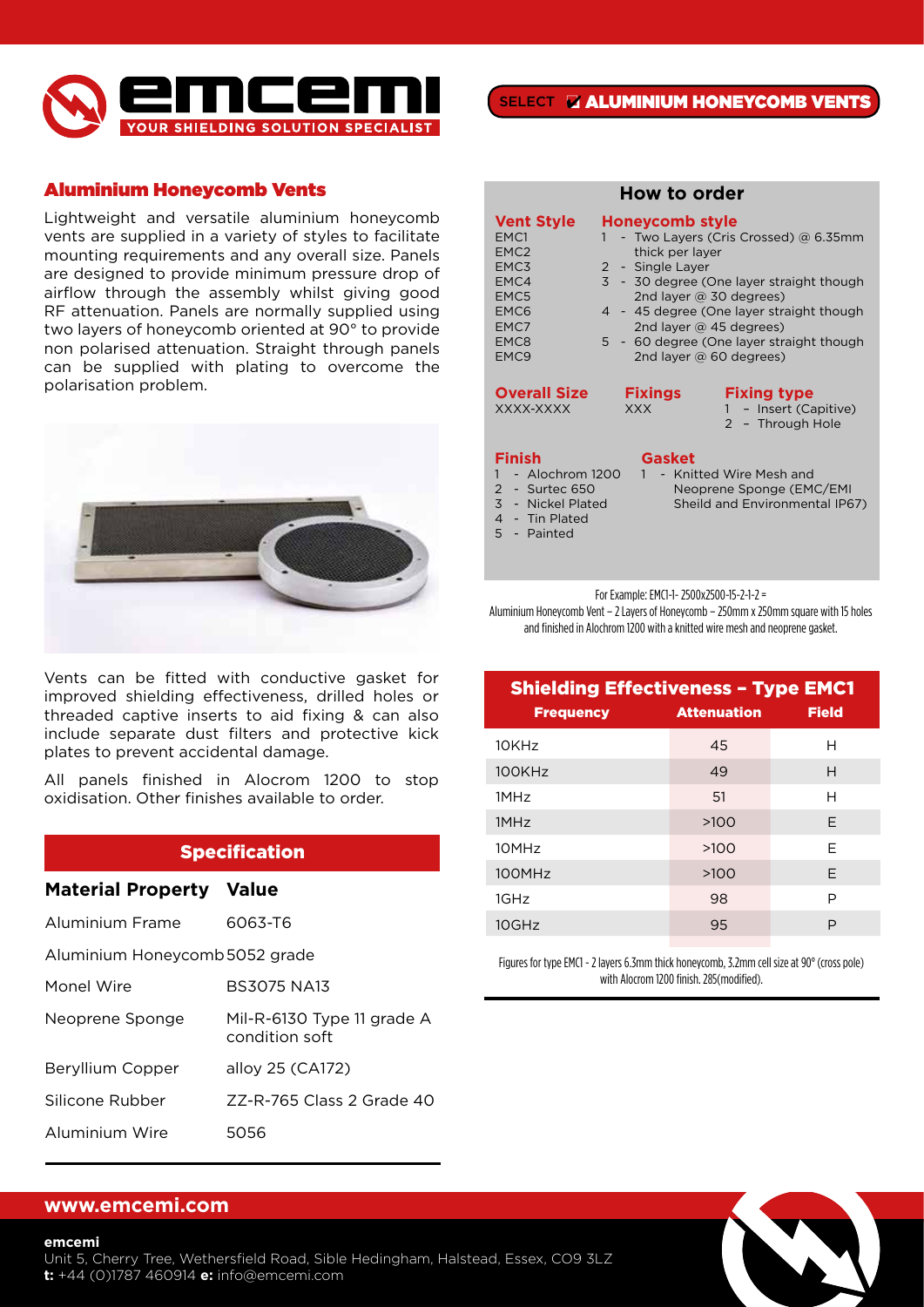| <b>Shielding Effectiveness - Type EMC5</b> |                    |              |  |
|--------------------------------------------|--------------------|--------------|--|
| <b>Frequency</b>                           | <b>Attenuation</b> | <b>Field</b> |  |
| 10KHz                                      | 40                 | н            |  |
| 100KHz                                     | 43                 | Н            |  |
| 1MH <sub>7</sub>                           | 47                 | н            |  |
| 1MHz                                       | 84                 | E.           |  |
| 10MHz                                      | 97                 | F            |  |
| 100MHz                                     | >100               | F            |  |
| 1GHz                                       | 85                 | P            |  |
| 10GHz                                      | 85                 | P            |  |
|                                            |                    |              |  |

Figures for type EMC5 - 2 layers 3.2mm thick honeycomb, 3.2mm cell size at 90° (cross pole) with Alocrom 1200 finish.

| <b>Shielding Effectiveness - Type EMC12 &amp; 13</b> |                    |              |
|------------------------------------------------------|--------------------|--------------|
| <b>Frequency</b>                                     | <b>Attenuation</b> | <b>Field</b> |
| $10K$ H $7$                                          | 51                 | н            |
| 100KHz                                               | 57                 | н            |
| 1MH <sub>7</sub>                                     | >105               | н            |
| 1MHz                                                 | >105               | F            |
| 10MH <sub>7</sub>                                    | >10.5              | F            |
| 100MHz                                               | >105               | F            |
| 1GHz                                                 | >105               | P            |
| 10GHz                                                | 90                 | P            |
| 18GHz                                                | 90                 | P            |

Figures for EMC12 & EMC13 - 2 layers 12.7mm thick honeycomb, 3.2mm cell size at 90° (cross pole) with Alocrom 1200 finish.



EMC3





ſ

EMC4



| <b>Shielding Effectiveness - Type EMC9</b> |                    |              |  |
|--------------------------------------------|--------------------|--------------|--|
| <b>Frequency</b>                           | <b>Attenuation</b> | <b>Field</b> |  |
| 10KHz                                      | 33                 | н            |  |
| 100KHz                                     | 37                 | Н            |  |
| 1MH <sub>7</sub>                           | 39                 | н            |  |
| 1MHz                                       | 43                 | F            |  |
| 10MH <sub>7</sub>                          | 84                 | F            |  |
| 100MHz                                     | 79                 | E            |  |
| 1GHz                                       | 50                 | P            |  |
| 10GHz                                      | 60                 | P            |  |

Figures for type EMC9 6.4mm single layer 3.2mm cell size with Alocrom 1200 finish.



EMC1





EMC5





### **www.emcemi.com**

#### **emcemi**

Unit 5, Cherry Tree, Wethersfield Road, Sible Hedingham, Halstead, Essex, CO9 3LZ **t:** +44 (0)1787 460914 **e:** info@emcemi.com